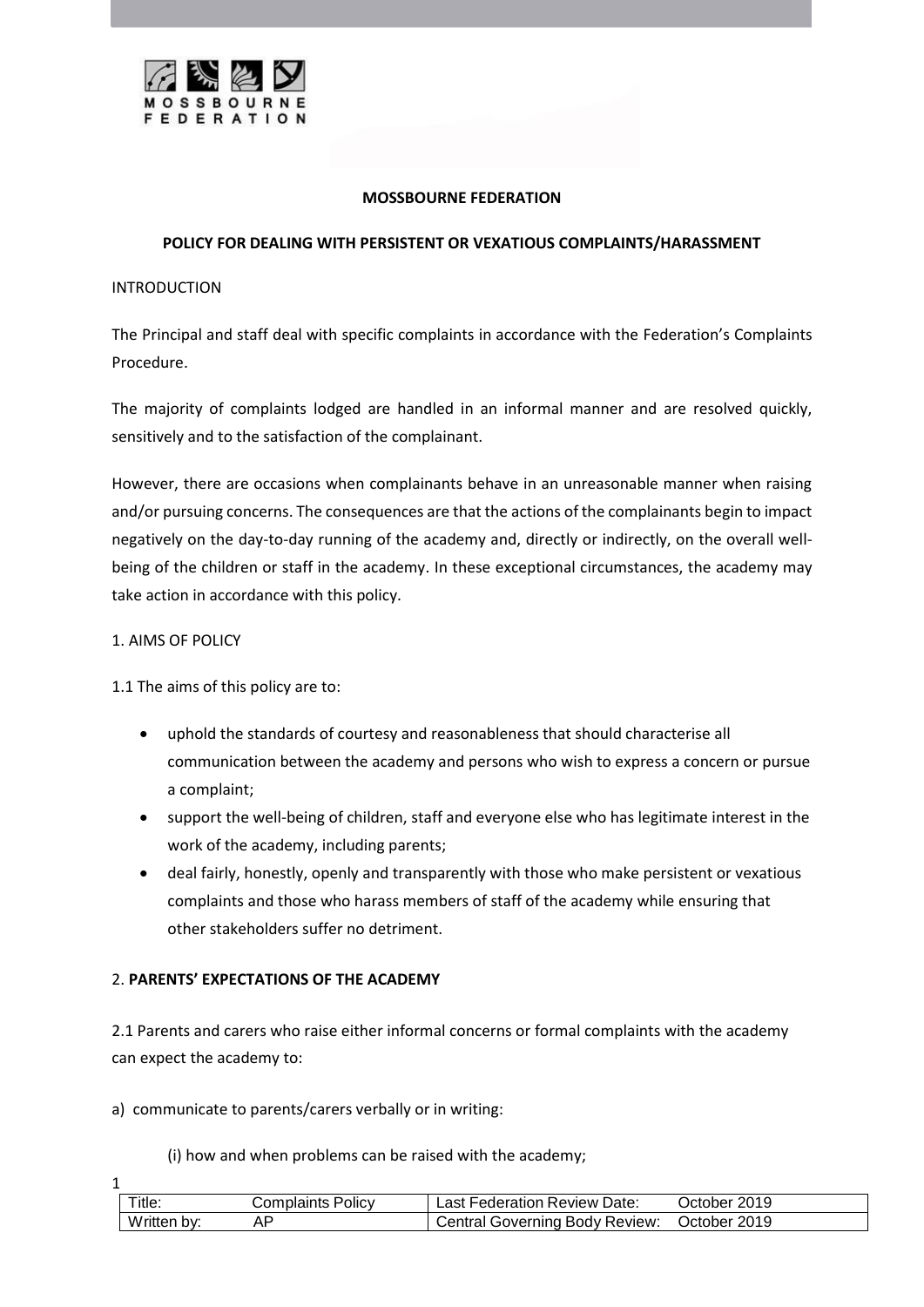

(ii) the existence of the academy's Complaints Procedure, and as necessary

(iii) the existence of the Policy for Dealing with Persistent or Vexatious Complaints and/or Harassment;

b) respond within a reasonable time, bearing in mind the priorities of academy staff towards meeting the needs of pupils within the academy;

c) be available for consultation within reasonable time limits, bearing in mind the priorities of academy staff towards meeting the needs of pupils within the academy and the nature of the complaint;

d) respond with courtesy and respect;

e) attempt to resolve problems using reasonable means in line with the academy's complaints procedure, other policies and practice and, in line with advice as appropriate, from the academy's legal advisor, inform complainants of progress towards a resolution of the issues raised.

# **3. THE ACADEMY'S EXPECTATIONS OF PARENTS AND CARERS**

3.1 The academy can expect parents and carers who wish to raise possible problems with the academy to:

a) treat all academy staff with courtesy and respect;

b) respect the needs, well-being and rights of pupils, staff and parents in the academy and within academy hours;

c) respect the needs, well-being and rights of pupils, staff and parents beyond academy hours;

d) avoid any use, or threatened use, of violence to people or property;

e) avoid any intimidation, aggression, verbal or written abuse in any form (including use of electronic or social media);

f) recognise the time constraints under which members of staff in schools and academies work, and allow the academy a reasonable time to respond;

g) recognise that resolving a specific problem can sometimes take time;

h) follow the academy's Complaints Procedure in the case of a complaint;

 $\overline{\phantom{a}}$ 

Title: Complaints Policy Last Federation Review Date: October 2019 Written by: AP AP Central Governing Body Review: October 2019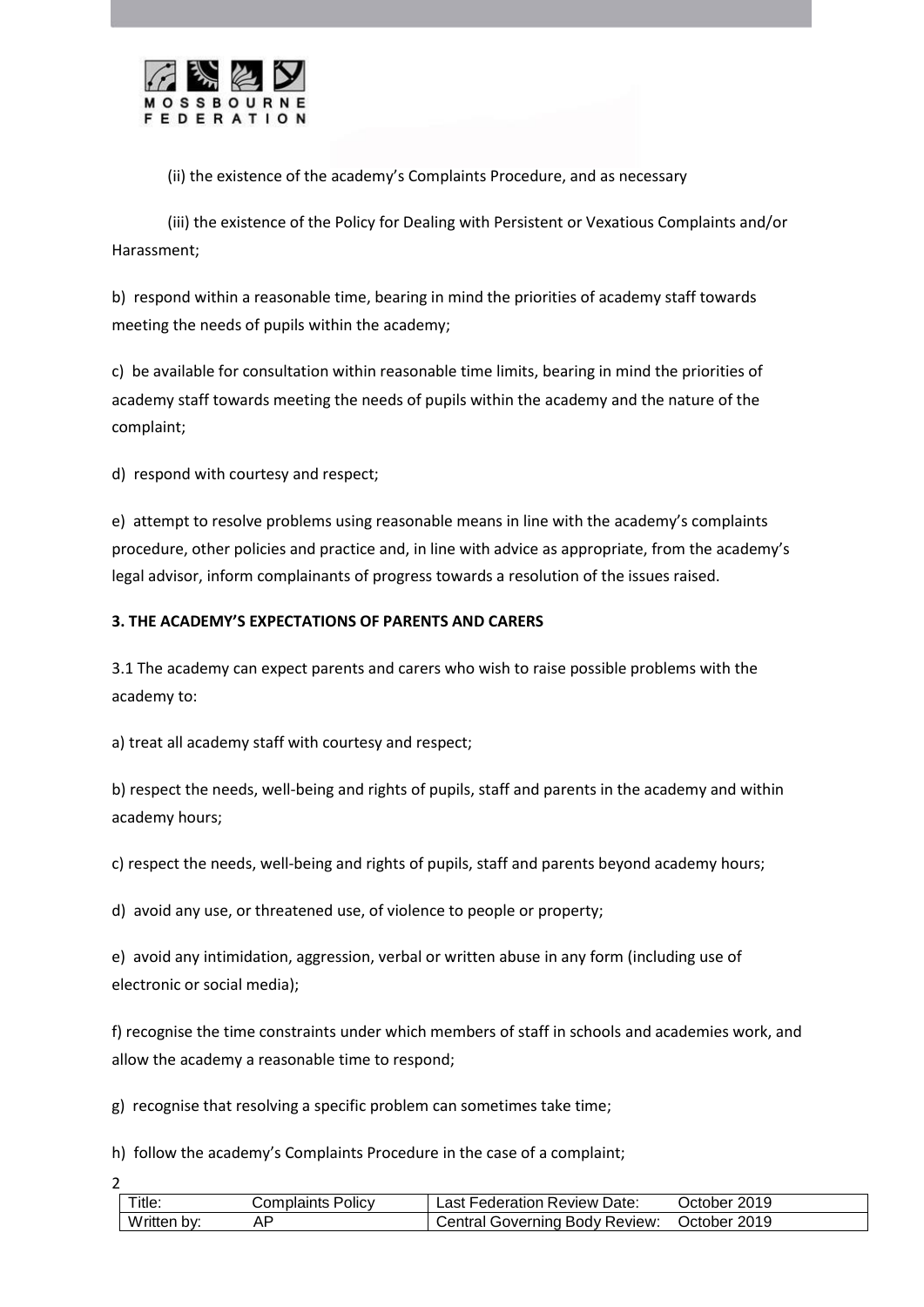

i) respect the time allowance for dealing with a complaint by avoiding:

- seeking to involve\* other persons linked to the school with the matter, or indirect matters, under review through the Complaints Procedure.
- seeking to involve\* other persons in order to affect, or which can be perceived as intending to affect, the outcome of the Complaints Procedure.

\* 'involving other persons, for the purpose of this policy, refers to seeking to contact other persons through direct or written contact, electronic and /or social media

# **4. WHAT IS A VEXATIOUS COMPLAINANT?**

3

4.1 For the purpose of this policy, a vexatious complainant is a parent or carer who complains about issues, either formally or informally, or who frequently raises issues that the complainant considers to be within the remit of the academy, and whose behaviour is unreasonable. Such behaviour may be characterised by one or more of the following:

a) actions which are obsessive, persistent, harassing, prolific, repetitious;

b) prolific correspondence or excessive e-mail or telephone contact about a concern or complaint;

c) requests for information which are excessive and unreasonable;

d) an insistence upon pursuing unsubstantial complaints and/or unrealistic or unreasonable outcomes;

e) an insistence upon pursuing complaints in an unreasonable manner;

f) an insistence on only dealing with the Principal, on all occasions, irrespective of the issue and the level of delegation in the school to deal with such matters;

g) a repeated failure, even upon being asked, to follow the academy's complaints policy

h) an insistence upon repeatedly pursuing a complaint when the outcome is not satisfactory to the complainant but which cannot be changed: for example, if the desired outcome is beyond the remit of the academy because it is unlawful.

4.2 For the purpose of this policy, harassment is the unreasonable pursuit of such actions as in (a) to (h) above in such a way that they:

| Title:         | Complaints Policy | Last Federation Review Date:   | October 2019 |
|----------------|-------------------|--------------------------------|--------------|
| Written<br>bv: |                   | Central Governing Body Review: | October 2019 |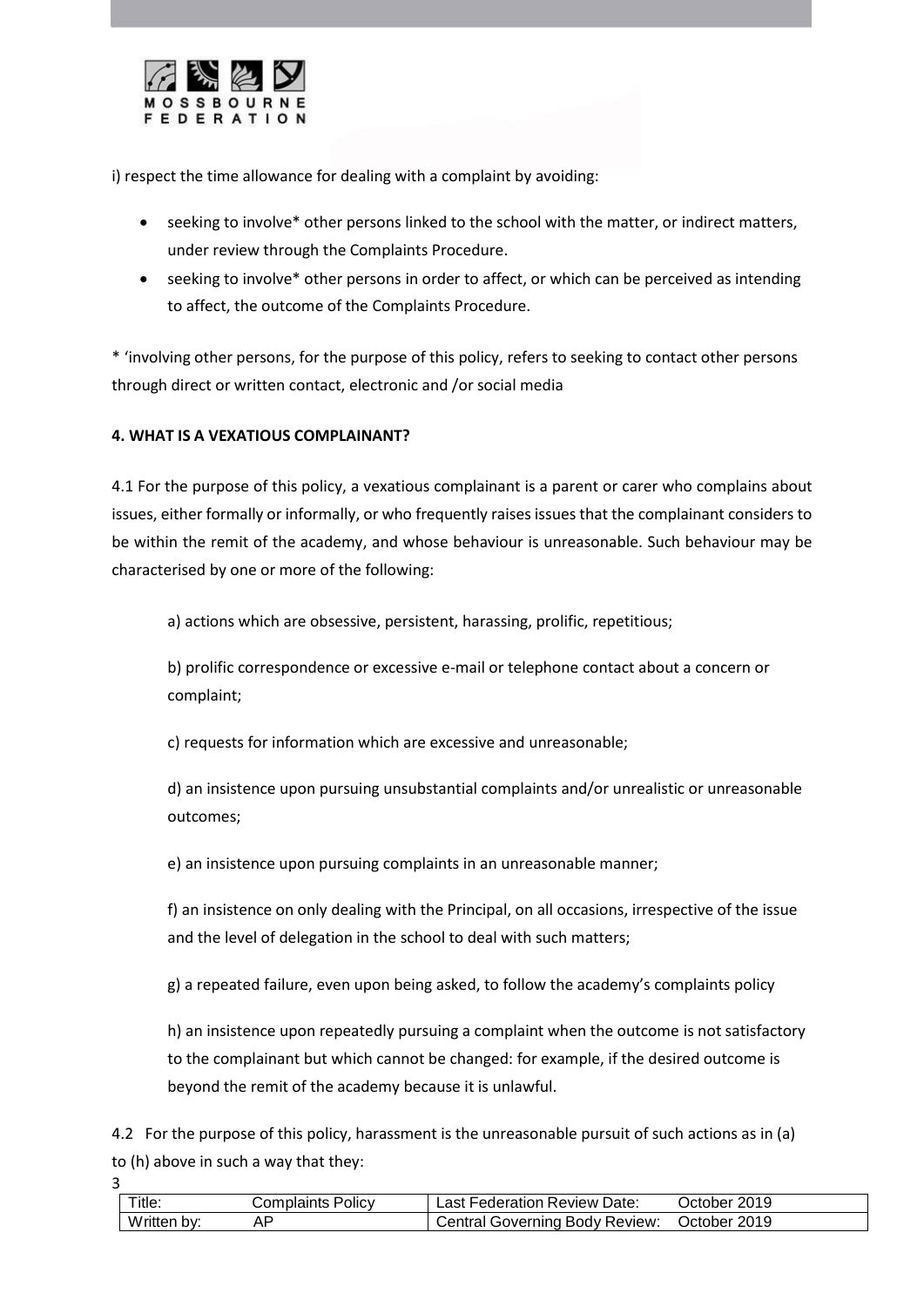

4

a) appear to be targeted, over a significant period of time, on one or more members of academy staff and/or

b) cause ongoing distress to individual member(s) of academy staff and/or

c) have a significant adverse effect on the whole or parts of the academy community and /or

d) are pursued in a manner which can be perceived as intimidating and oppressive by the recipient. This could include situations where persistent demands and criticisms, whilst not significantly taxing or serious when viewed in isolation, have a cumulative effect over time of undermining confidence, well-being and health.

# **5. THE ACADEMY'S ACTIONS IN CASES OF PERSISTENT OR VEXATIOUS COMPLAINTS OR HARASSMENT**

5.1 In the first instance the academy or its representative will verbally inform the complainant that his /her behaviour is considered to be becoming, or has become, unreasonable or unacceptable and that action may be taken in accordance with this policy. The complainant will be advised to acquaint themselves with the policy.

5.2 The information given in 5.1 (the verbal information) will be confirmed by letter;

5.3 If the behaviour persists, or the behaviour requires immediate action, the academy will take some or all of the following actions, as necessary, having regard to the nature of the complainant's behaviour and the effect of this on the academy community and in line with **Department for Education Guidance, 27 November 2018: Controlling access to school premises:**

a) inform the complainant by letter that his/her behaviour is now considered by the school to be persistently unreasonable and /or unacceptable and therefore falls under the terms of this policy;

b) inform the complainant that all further meetings with a member of staff will be conducted with a second person present, and that notes of meetings may be taken by each party, in the interests of all parties;

b) inform the complainant that, except in exceptional circumstances, all routine communication with the complainant to the school will be by letter only;

c) In the case of physical or verbal intimidation or aggression, advice will be sought from

| Title.      | Complaints Policy | : Federation Review Date:<br>ast l    | 2019<br><b>Jctober</b> |
|-------------|-------------------|---------------------------------------|------------------------|
| Written by: |                   | <b>Central Governing Body Review:</b> | October 2019           |